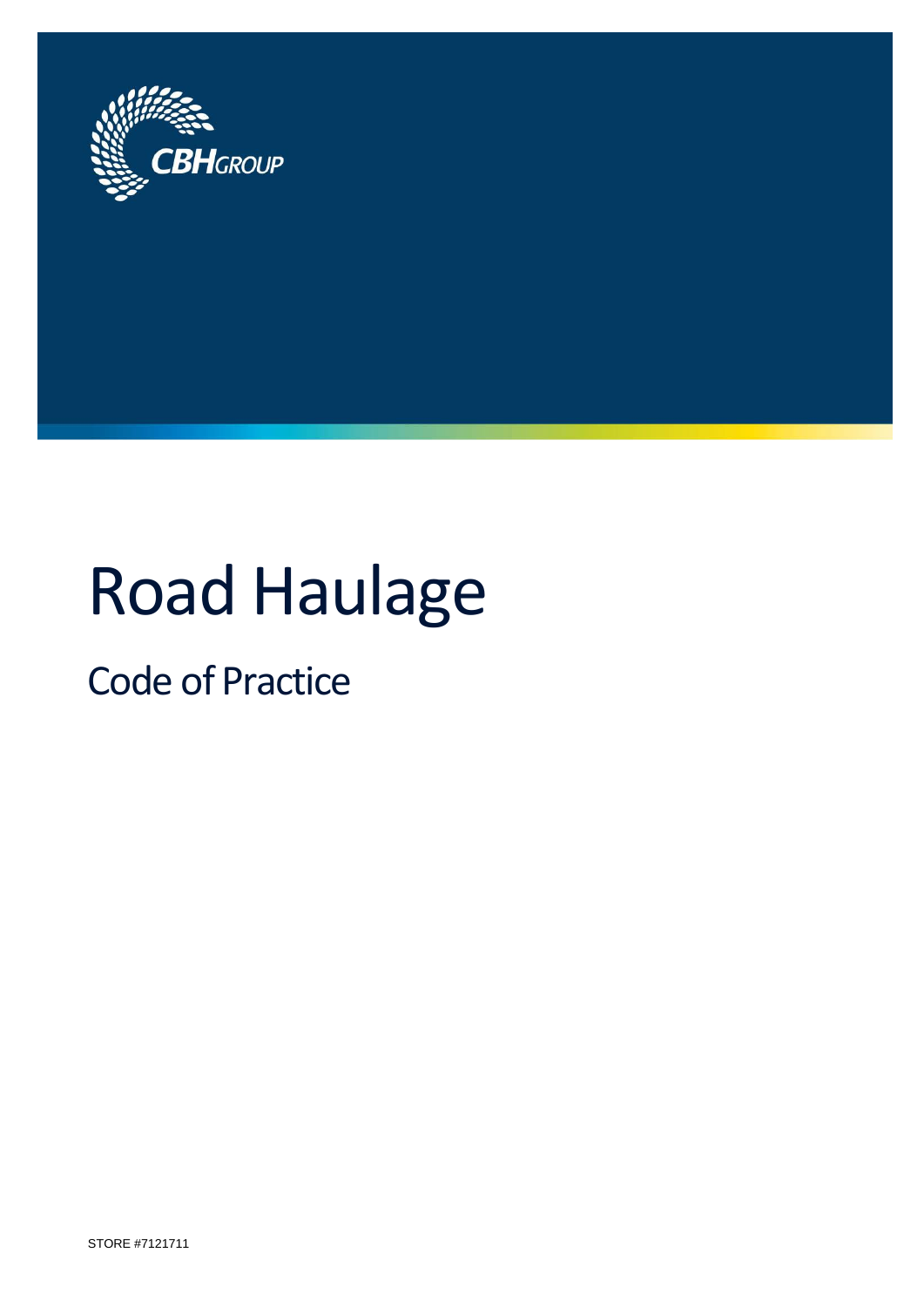# **Contents**

| 1. General Overview         | 3 |
|-----------------------------|---|
| 2. Commitment               | 4 |
| 3. Traceability             | 5 |
| 4. Safety                   | 5 |
| 5. Hygiene                  | 5 |
| 6. Collection and Delivery  | 7 |
| 7. Sub-Contractors          | 7 |
| 8. Training                 | 8 |
| 9. Conditions of Compliance | 8 |

# **INTRODUCTION**

This Code of Practice has been developed to assist transporters to comply with the hygiene and traceability requirements for grain moved by Road for the CBH Group within the CBH network.

CBH carries responsibility to handle and deliver product that meets industry Quality and Food/Feed Safety specifications. The traceability of product from point of loading to discharge is an integral part of meeting these Quality and Food/Feed Safety standards at all stages of the Grain Supply and Logistics Chain.

Within this document you will find the compliance guidelines required by the CBH Group for Road Haulage of Bulk Products.

The list of bulk product that this Code will apply to is not exhaustive but includes: - All crops, e.g. cereal grain, pulses and oilseeds Animal feed materials, ingredients, feed additives. Any other bulk materials agreed to by parties.

The Road Haulage Bulk Product – Code of Practice, is an element of all Road Transport Service Agreements between the CBH Group and contracted parties.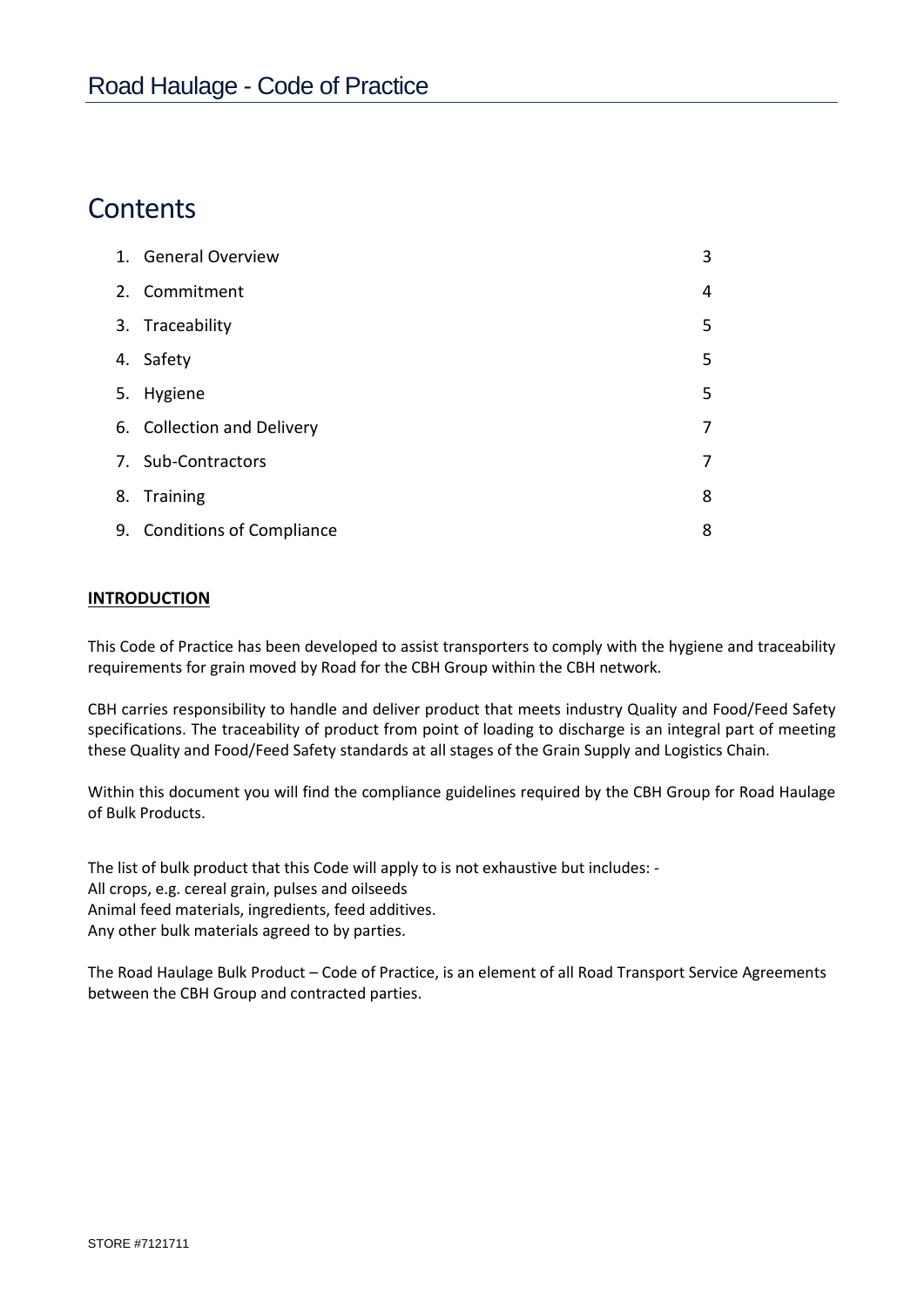## **1. GENERAL OVERVIEW**

As part of your transport contract with CBH, you are required to comply with the Road Haulage Bulk Product - Code of Practice (CoP).

As a best practice the following key points will be observed. All Road Transport Combinations provided by the Transport Company for the transport of Bulk Product will be:

- Product leak proof, to address the issue of environmental impact from bulk product escaping during transportation; and
- Of sound construction (i.e. tailgate chains, zero harm tailgate openers, sound tarps, no flaking paint/corrosion inside load carrying area); and
- Compliant at all times to the Mass and Dimension requirements related to movements at from and to CBH Sites.
- Registered and covered by third party insurance.
- Appropriate to the heavy vehicle safety requirements of, mass and load regulations, including use of particular roads (RAV Ratings) and routes.
- Compliant with
	- o Environmental requirements, emission controls and noise standards.
	- o Mandatory Australian design standards.
	- o Road safety and traffic management laws (Acts and Regulations).
	- o Occupational/Workplace Health and Safety.
	- o Dangerous goods including any signage and compulsory insurance requirements.
	- o WA Chain of Responsibility Compliance and Enforcement Act and Regulations.
	- o Food transport and hygiene requirements.
	- o Security and anti-terrorism laws, including port identification requirements (MISC).
	- $\circ$  Driving hours (fatigue management), roadworthiness (maintenance management) and vehicle loading (mass and dimension/restraint management).

Where such Applicable laws exist, they take precedence to any and all clauses in this Code.

Operating as a transport company complying with the Code of Practice shows that appropriate control mechanisms have been put in place to avoid potential Quality and Food/Feed Safety issues such as:

- Grain Insect infestation,
- Taint.
- Moulds,
- Water Ingress,
- Admixture and; any other associated hazards during the transport process
- Cross contamination of bulk products that may be caused by previous cargoes.

## **2. COMMITMENT**

The Transport Company will have a commitment statement detailing its commitment to product quality and service as required by this Code of Practice and signed by the most senior management representative of the Transport Company. (**This may be any Record)**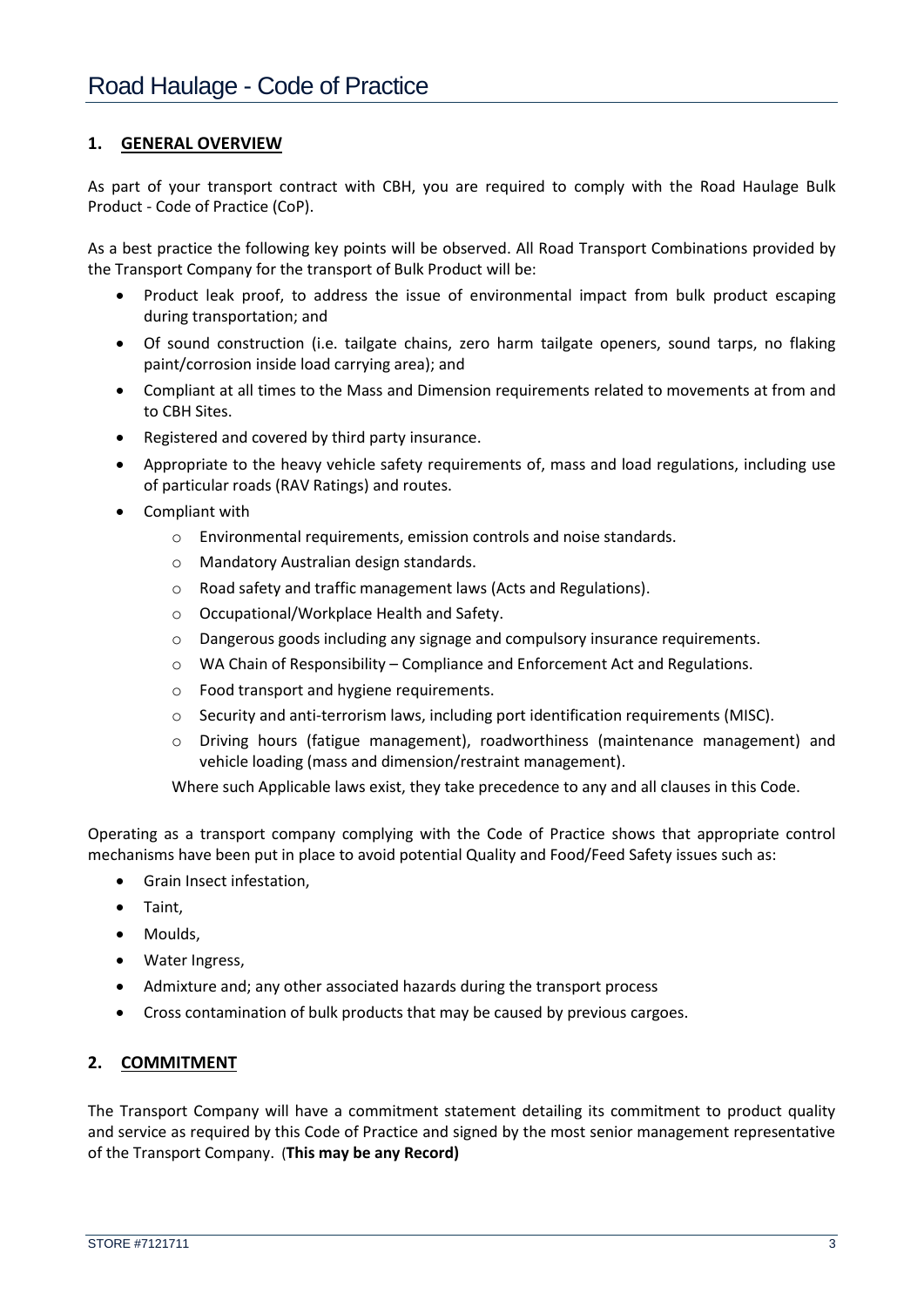# **3. TRACEABILITY**

It will be a requirement of this Code of Practice that all road transport combinations are identifiable to CBH. All transport combinations used to collect and transport bulk product within the CBH network, designated collection points and OnFarm, will be able to demonstrate traceability in regards to the previous cargoes prior to or during the movement of bulk product.

Records must be kept by the transport company and its drivers of the three (3) previous cargos carried prior to transporting bulk products **(This may be any Record)**.

# **4. SAFETY**

Drivers must comply with all Transporter, CBH Group and Local Site, Designated Collection Point and OnFarm, Health and Safety Rules and instructions (including the application and use of CBH defined Personal Protective Equipment – PPE), and be as a minimum registered in the CBH Contractor Safety System (SitePass).

**For further clarification please contact your local Area Manager and/ or the CBH Contractor Safety Help Desk (9416 6200).**

# **5. HYGIENE**

#### **The following is the agreed standard of hygiene that the Transport Company must comply with:**

Vehicles, equipment and load carrying areas must be inspected before loading and if necessary, cleaned and dried to remove any residue accumulations.

As part of the commitment to this Code of Practice it is the Transporters responsibility to ensure that if the load carrying area requires painting, then food grade paint is used, note the paint must not discolour or taint the grain in any way.

Exteriors of all road transport combinations must be presented in a clean condition for the cartage of grain.

When maintenance is carried out on the load carrying areas a record of post maintenance cleaning must be kept.

No road transport combination that has carried material shown in the **Class 1 Exclusion List** will be presented for the cartage of grain.

All road transport combinations must comply with **Class 2 and Class 3 Product** (refer to following page) cleaning requirements and a record must be retained by the transport contractor. Class definitions are as detailed in the following pages.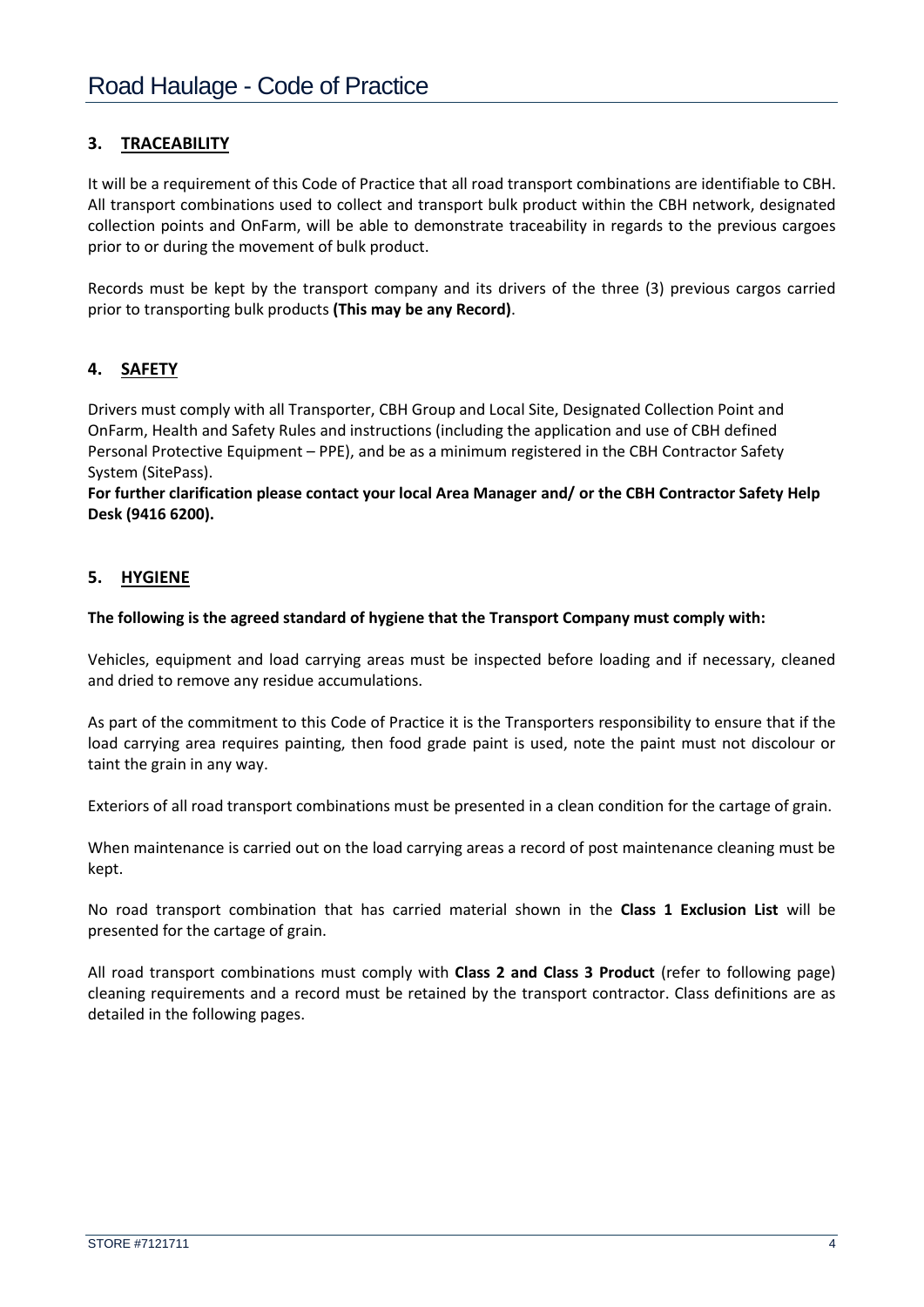# **CLASS 1 PRODUCTS (EXCLUSION LIST)**

The following materials must not have been carried in road transport combinations used for the transportation of grains covered by this Code of Practice. Transporters must be prepared to give an undertaking to this effect if required.

- Toxic and corrosive materials (including asbestos) and any packaging used for these materials, radioactive materials, animal/poultry wastes (including manures/litter) and soil containing animal manure (peat)
- Unprocessed animal matter, wet offal, animal manure or dead stock
- Mammalian protein, e.g. meat & bone meal, meat meal, cull cake and other mammalian based products
- Metal flakes or metal product
- Glass
- Sludge from sewage plants treating waste waters (biosolids)
- Solid urban waste, such as household waste
- Materials contaminated with salmonella or other pathogens
- Untreated waste from eating places

Other materials as determined by the parties

*A Declaration indicating that items on the CBH Haulage Exclusion List (Class 1) have never or will never be transported in Designated Load Trailers for CBH, must be signed by the Senior Management representative for the Transport Company.* (**Record Required**). *When there is a change to fleet (i.e. new or subcontracted) an additional CBH Exclusion List Declaration form must be provided with the change to Logistics.*

## **CLASS 2 PRODUCTS**

**Cleaning required**–All physical and chemical remnants removed (High Pressure Water Wash with Sanitizer and/ or Steam).

#### **PRODUCT –**

- Asphalt (fresh) and asphalt rubble
- Milk & milk products, gelatine, amino acids, dicalcium phosphate, dried plasma and any other blood products
- Tallows
- Mineral clays which have been used for detoxification purposes
- Coal and coal products
- Composts (including green plant material)
- Treated Bulk Grains (e.g. Pickled Grain)
- **•** Treated Fertilisers (e.g. Intake etc)
- **•** Treated Wood Products
- Medicated Stock Feeds
- Insect Infested Grain Products
- Hides treated with tanning substances and associated waste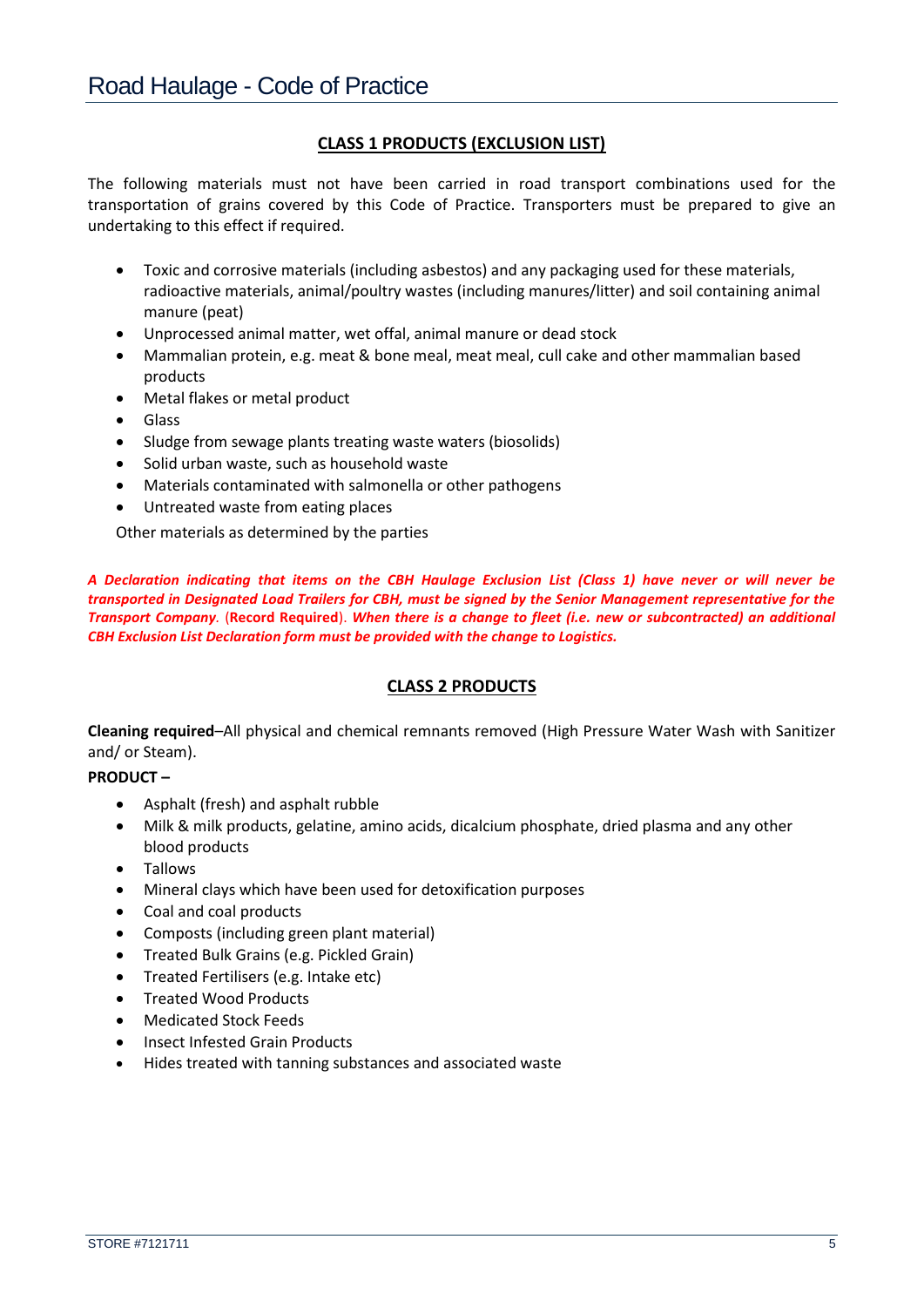# **CLASS 3 PRODUCTS**

**Cleaning required** – All physical remnants removed (Blown out, Swept or Washed as Required).

#### **PRODUCT** –

- Untreated Bulk Grains (e.g. when changing grain types)
- Untreated Mineral based Fertilisers (e.g. Super phosphates etc)
- Inert Mineral Material (e.g. road base, sand, lime, gypsum etc)
- Untreated Wood Chips
- Salt

If at any stage the Transport Company is not sure which category a product that is going to be carted or that has been carted aligns with, it is their responsibility to contact the Country Quality Manager - Australian Grain Centre (08) 9416 1300 prior to arriving on a CBH site so that the correct cleaning method can be detailed.

## **6. COLLECTION AND DELIVERY**

- 1) The Transport Company will be advised that bulk products are to be transported and the site from which loading will occur.
- 2) All bulk products will be consigned using a CBH Road Movement Authority Form/ or computer generated record.
- 3) On arrival at the discharge site the Driver must provide a Road Movement Authority form/ or facsimile. The Driver must not at any time discharge the load of bulk product if, proof of the weights of the road transport combinations is not available prior to discharge.
- 4) If there is a hydraulic oil incident (hose burst, ram failure, damaged and/or leaking coupling, etc) whilst on a CBH Group site, a clean up will be required. Where contamination of grain product has/may occur notify CBH site staff and record in the Transporters Incident Management System **(This may be any Record)**.
- 5) The Transport Company is responsible for recovering and cleaning up any bulk product spilt in transit, as well as any additional cost of disposal. The Transport Company is to notify CBH Zone Management and Logistics immediately of any bulk product spills, the transport company will then advised of the appropriate course of action.

If the bulk product is identified as Genetically Modified and/or Organic, then the Transport Company must contain the grain as above **and** contact the Country Quality Manager - Australian Grain Centre (08) 9416 1300 for an appropriate course of action. Any bulk product spills MUST be documented in the Transporters Incident Management System**. (This may be any Record).**

## **7. SUB-CONTRACTORS**

Where a sub-contractor (which term includes an owner driver) is employed by the Transport Company to perform his contract with CBH for the cartage of bulk product as defined in this Code of Practice, the transport company must ensure that the sub-contractor is likewise bound by this Code of Practice through a Contractor Declaration **(This may be any Record)**..

Transport Companies must keep a list of their approved Road Haulage sub-contractors detailing their method of approval and maintaining relevant cleaning records.